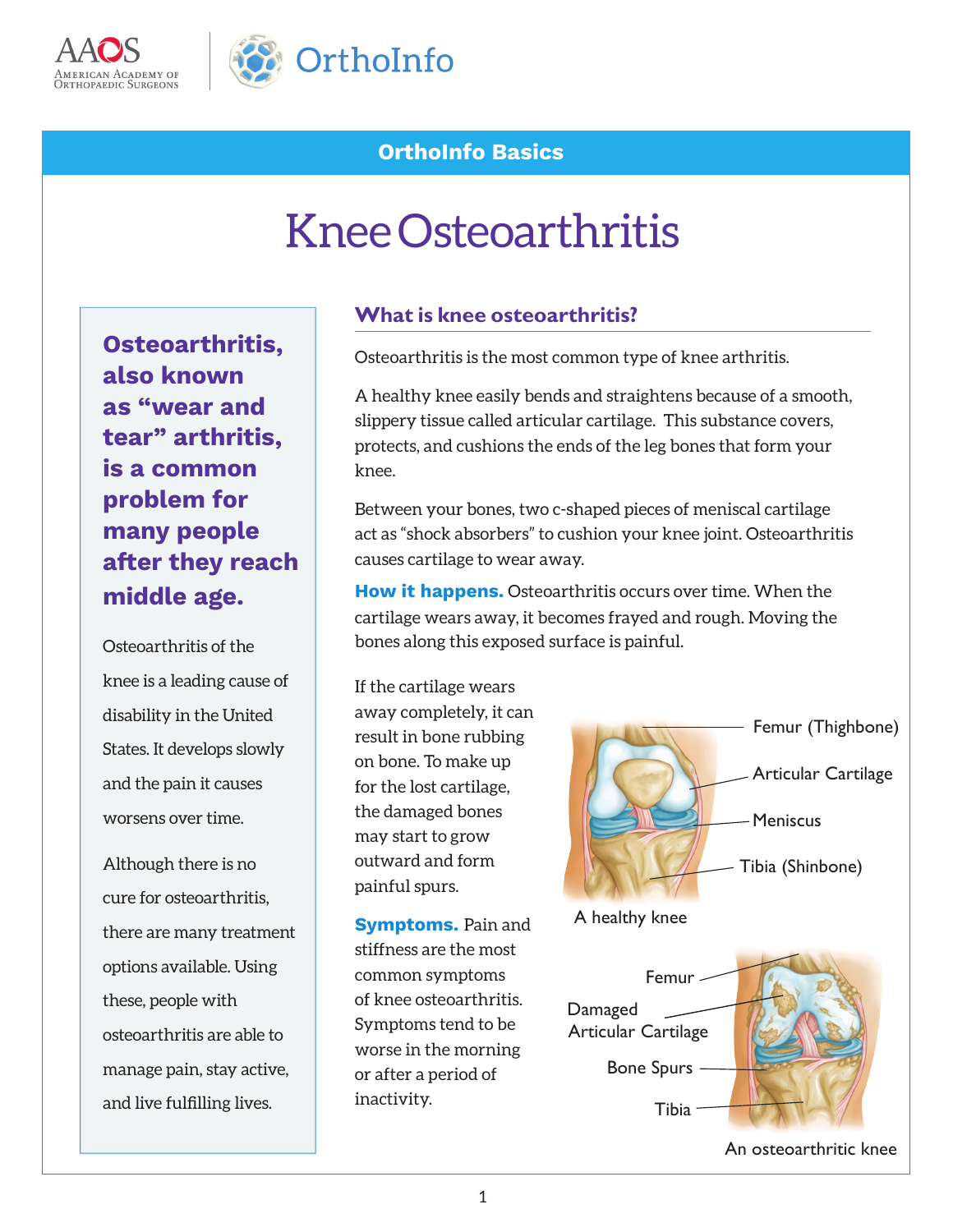Many factors increase your risk for developing osteoarthritis.

**Age.** The ability of cartilage to heal itself decreases as we age. Osteoarthritis typically affects people middle-aged and older.

**Heredity.** Certain genes have been linked to osteoarthritis. Inherited traits, such as being bowlegged, knock-kneed, or double-jointed, can also put you at greater risk for the disease.

**Weight.** The more you weigh, the more stress you put on your knee joints.

**Injury.** Previous knee injury, such as a sports injury, can lead to osteoarthritis later in life.

**Overuse.** People in occupations that involve repeated kneeling or squatting, or heavy lifting and walking, are vulnerable to repetitive stress injuries in the knee. This makes them more likely to develop osteoarthritis.

**Other illnesses.** If you have had other problems with your knee, such as gout, knee infection, or Lyme disease, your risk for osteoarthritis increases.



# **What causes knee osteoarthritis? Is it better to get diagnosed early?**

Because osteoarthritis worsens over time, the sooner you start treatment, the better.

After discussing your symptoms and medical history, your doctor may order x-rays to confirm you have osteoarthritis. X-rays show if cartilage damage has decreased joint space between your leg bones.



Normal joint space between the femur and tibia.



Decreased joint space due to damaged cartilage and bone spurs.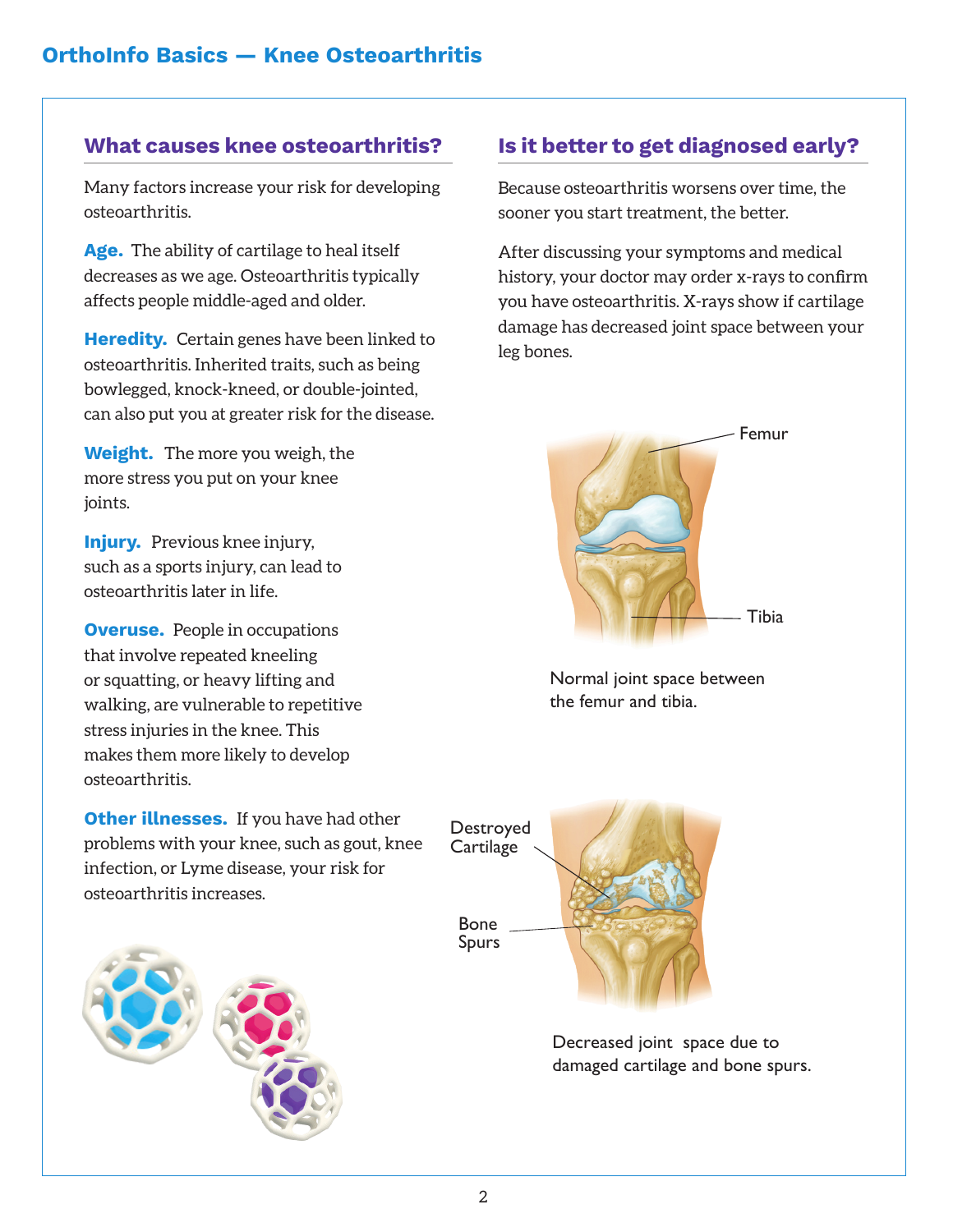#### **What are common treatments?**

Your doctor will develop a personal treatment plan to relieve your joint pain and stiffness.

**Lifestyle changes.** If pain does not interfere with your daily routine, your doctor may first recommend lifestyle changes to protect your joint and slow the disease's progress.

*Exercise.* If you regularly do high-impact exercises (running or competitive sports), switching to low-impact activities will put less stress on your knee. Walking, cycling, and swimming are good low-impact options.

*Weight loss.* If you are overweight, losing just a few pounds can make a big difference in the amount of stress you place on your knee joint.

**Physical therapy.** Specific exercises can improve the range-of-motion in your knee and strengthen the muscles in your leg that support the joint. Assistive devices, like braces, splints, or shoe inserts, can also help reduce stress on your joint.

**Medications.** If your pain affects your daily routine, or is not relieved by initial methods, your doctor may suggest medications.

*Acetaminophen.* Mild pain is often relieved with acetaminophen.

*Nonsteroidal anti-inflammatory medicines.* Drugs like aspirin and ibuprofen reduce pain and swelling.

*Dietary supplements.* Some people report that over-the-counter supplements like glucosamine and chondroitin sulfate provide pain relief. Talk to your doctor before using supplements.

*Steroid injections.* Cortisone is a powerful antiinflammatory medicine that is injected directly into your knee joint.

*Viscosupplementation.* This injection therapy may be an option for patients whose arthritis symptoms do not respond to other nonsurgical treatments.

**Surgery.** Your doctor may consider surgery if your pain worsens and causes disability.

*Arthroscopy.* This procedure can be used to remove torn and loose cartilage pieces, or smooth out areas of worn cartilage. The more advanced your arthritis is, the less effective arthroscopy will be.

*Osteotomy.* The bones around the knee are cut and realigned to take pressure off of the affected side of the knee joint.

*Joint replacement.* A knee replacement can be partial or total. The damaged surfaces of the knee joint are removed and replaced with artificial components.